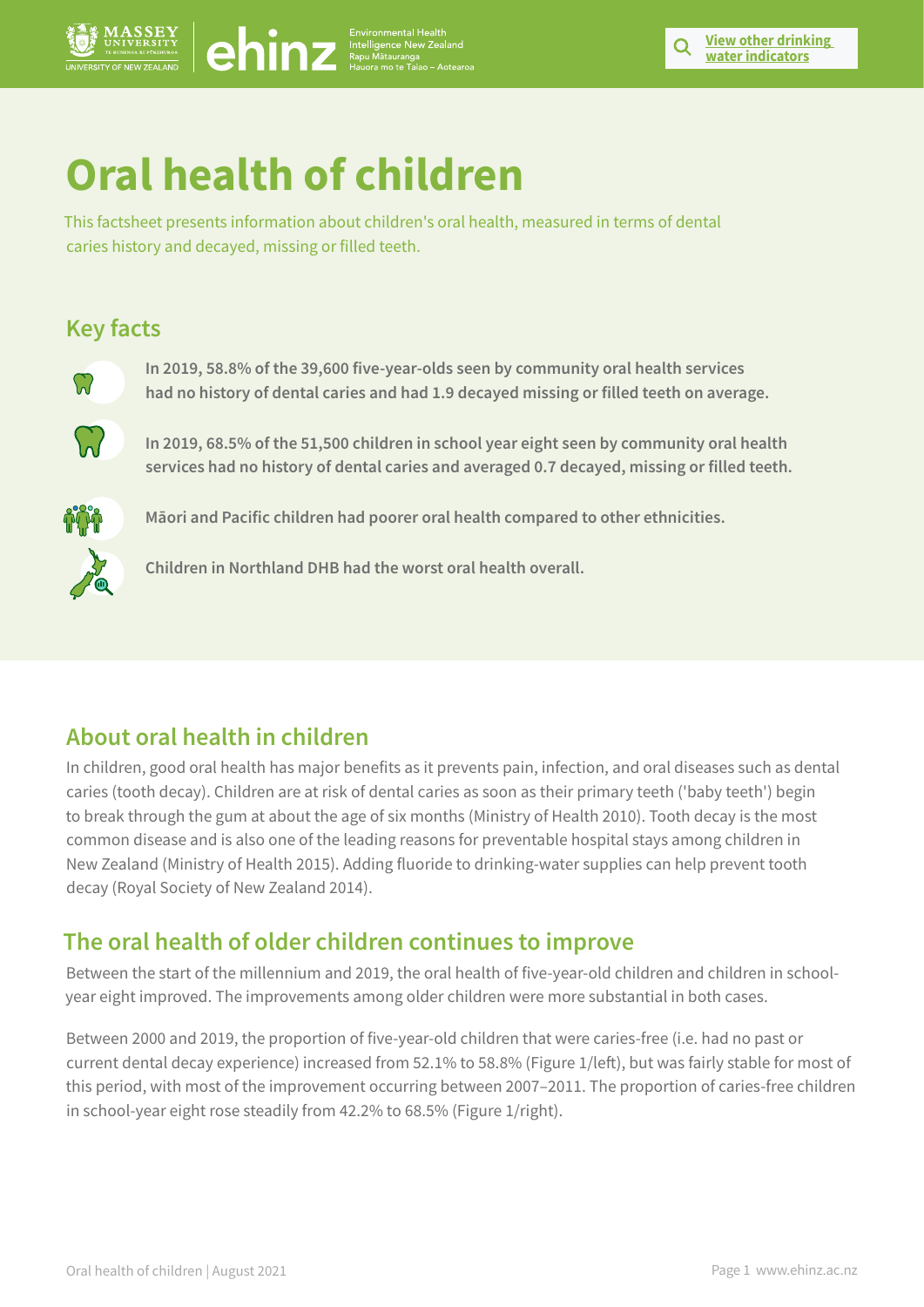#### **Figure 1: Five-year-old children & children in school-year eight seen by community oral health services who were caries-free, 2000–2019**



**Note:** The 95% confidence intervals are small and too close to the values plotted to be displayed. **Source:** Ministry of Health 2020

Among five-year-old children, the mean dmft (decayed missing and filled **primary** teeth) was 1.9 in 2019 (Figure 2/left). The mean dmft increased between 2000 and 2007 but was essentially unchanged through the 2010s.

This period coincides with a decline in the number of children seen by the Community Oral Health Service. As neither caries-free rates nor mean dfmt among five-year-olds changed much during the 2010s despite this, it appears that these fewer children may be carrying a higher burden of disease.

Between 2000 and 2019, the mean number of DMFT (decayed missing and filled **permanent** teeth) of children in school-year eight dropped from 1.6 to 0.7 (Figure 2/right). This means that on average, they had fewer than half as many decayed, missing or filled permanent teeth in 2019 compared to 2000.



#### **Figure 2: Mean dmft (five-year-old children) and DMFT (children in school-year eight), 2000–2019**

**Note:** There is insufficient information available to calculate confidence intervals for dmft/DMFT. **Source:** Ministry of Health 2020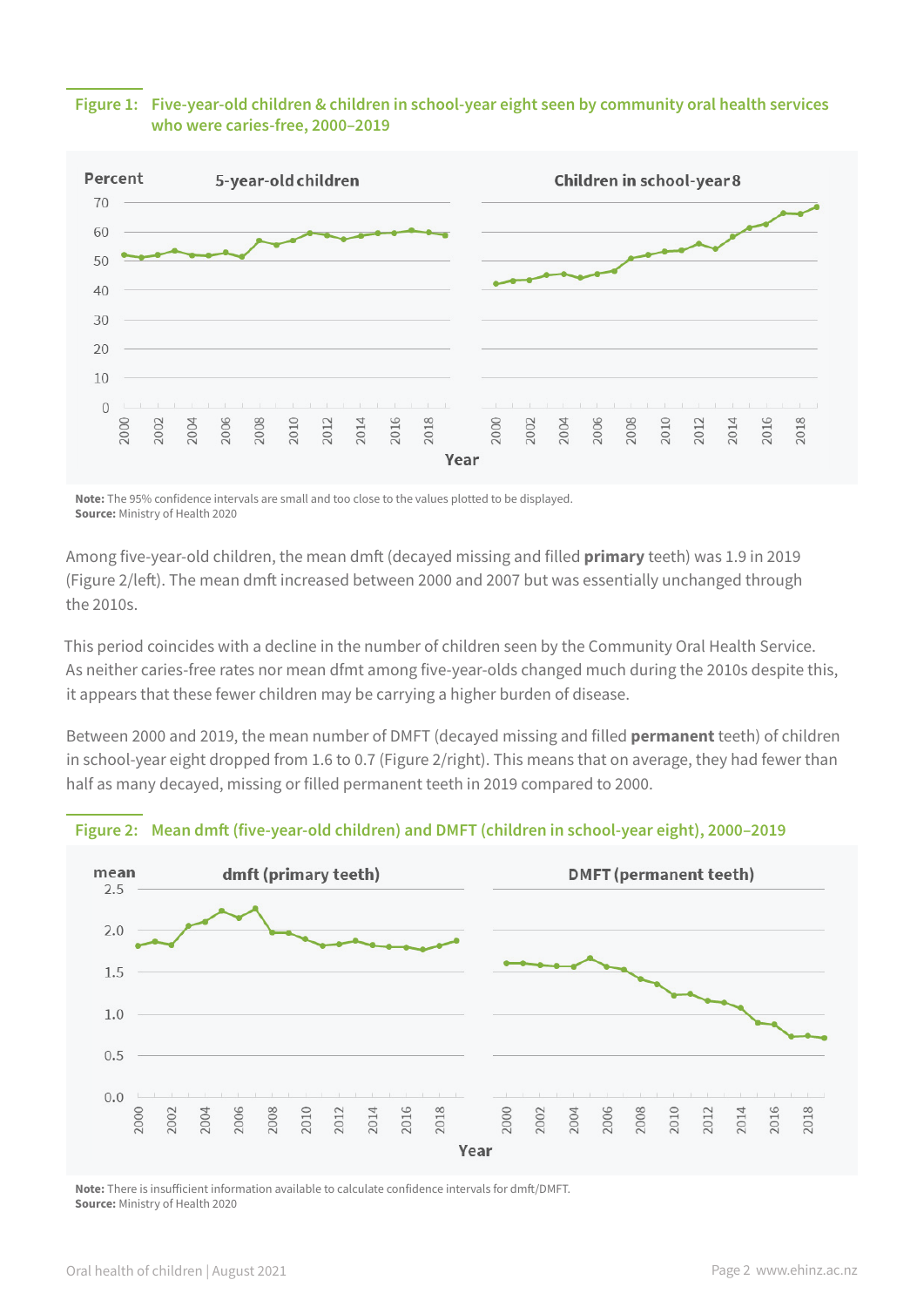## **Māori and Pacific children have worse oral health**

Māori and Pacific children in both age groups were less likely to be caries-free than children of European/Other ethnicity (Figure 3). Pacific children, in particular, had poor caries-free rates, with only one in three five-yearolds and half of the children in school-year eight having no history of dental caries.

#### **Figure 3: Five-year-old children & children in school-year eight seen by community oral health services who were caries-free by ethnic group, 2019**



**Note:** 95% confidence intervals have been presented as error bars. **Source:** Ministry of Health 2020

Regarding decayed, missing or filled teeth, Māori and Pacific children in both age groups had worse oral health than children of European/Other ethnicity – with younger children having around three times as many decayed, missing or filled teeth (Figure 4). However, the contrast between different ethnicities was less pronounced in older children.

#### **Figure 4: Mean dfmt (five-year-olds) and DMFT (children in school-year eight) among children seen by community oral health services, 2019**



**Note:** There is insufficient information available to calculate confidence intervals for dmft/DMFT. **Source:** Ministry of Health 2020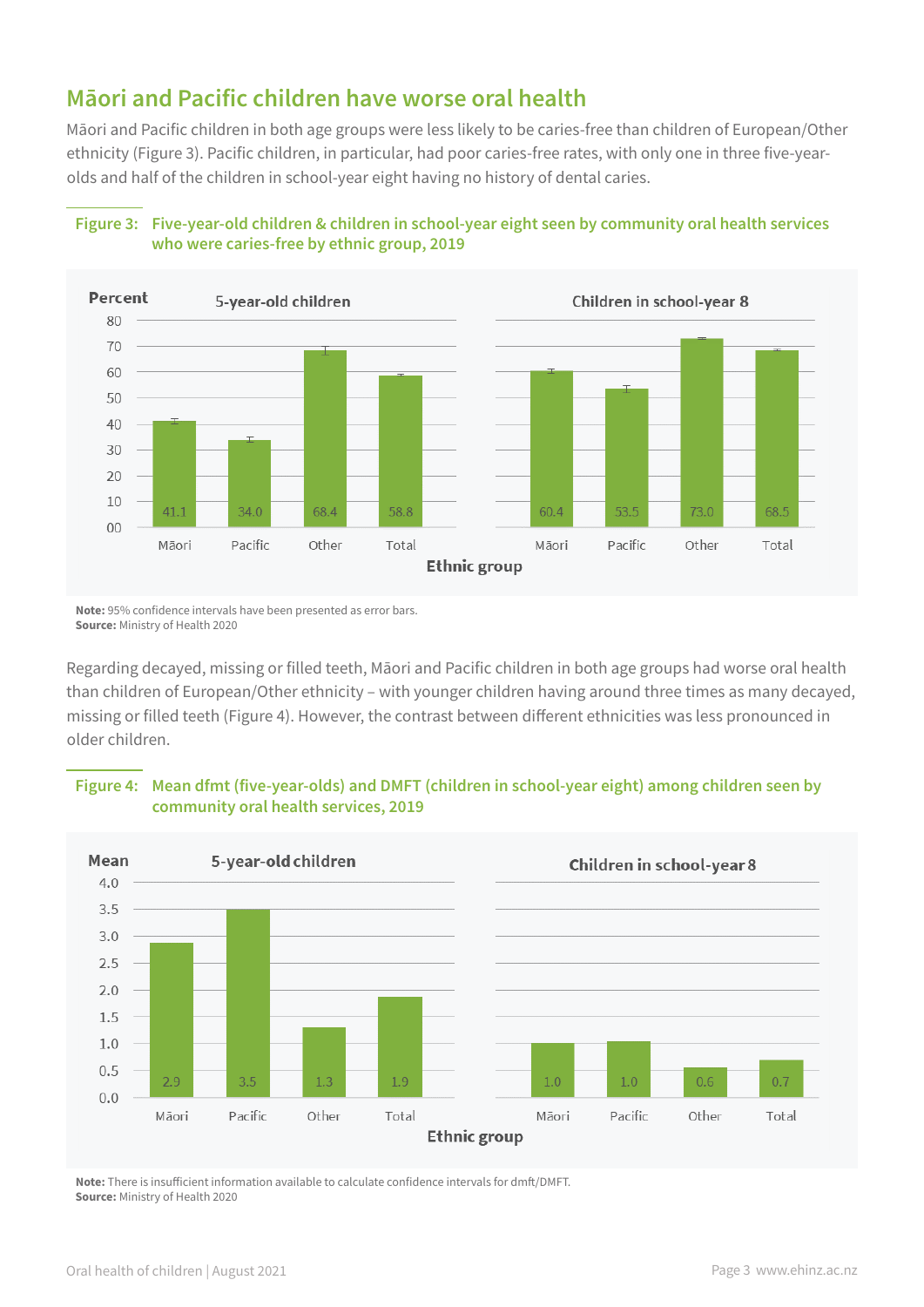# **Geographic breakdown of oral health statistics**

In 2019, the DHBs with the lowest percentage of caries-free five-year-olds (Figure 5) were:

- Counties Manukau (43.5%)
- Lakes (44.3%)
- Northland (45.3%)

The DHBs with the lowest percentage of caries-free children in school-year eight (Figure 6) were:

- Northland (45.4%)
- Bay of Plenty (56.2%)
- Lakes (56.3%)

#### **Figure 5: Percent of five-year-old children seen by community oral health services who were caries-free, by District Health Board, 2019**



**Note:** Due to problems with data collection, MidCentral DHB's results were excluded from the source data. 95% confidence intervals have been presented as error bars. **Source:** Ministry of Health 2020

**Figure 6: Percent of children in school-year eight seen by community oral health services who were caries-free, by District Health Board, 2019**



**Note:** Due to problems with data collection, MidCentral DHB's results were excluded from the source data. 95% confidence intervals have been presented as error bars. **Source:** Ministry of Health 2020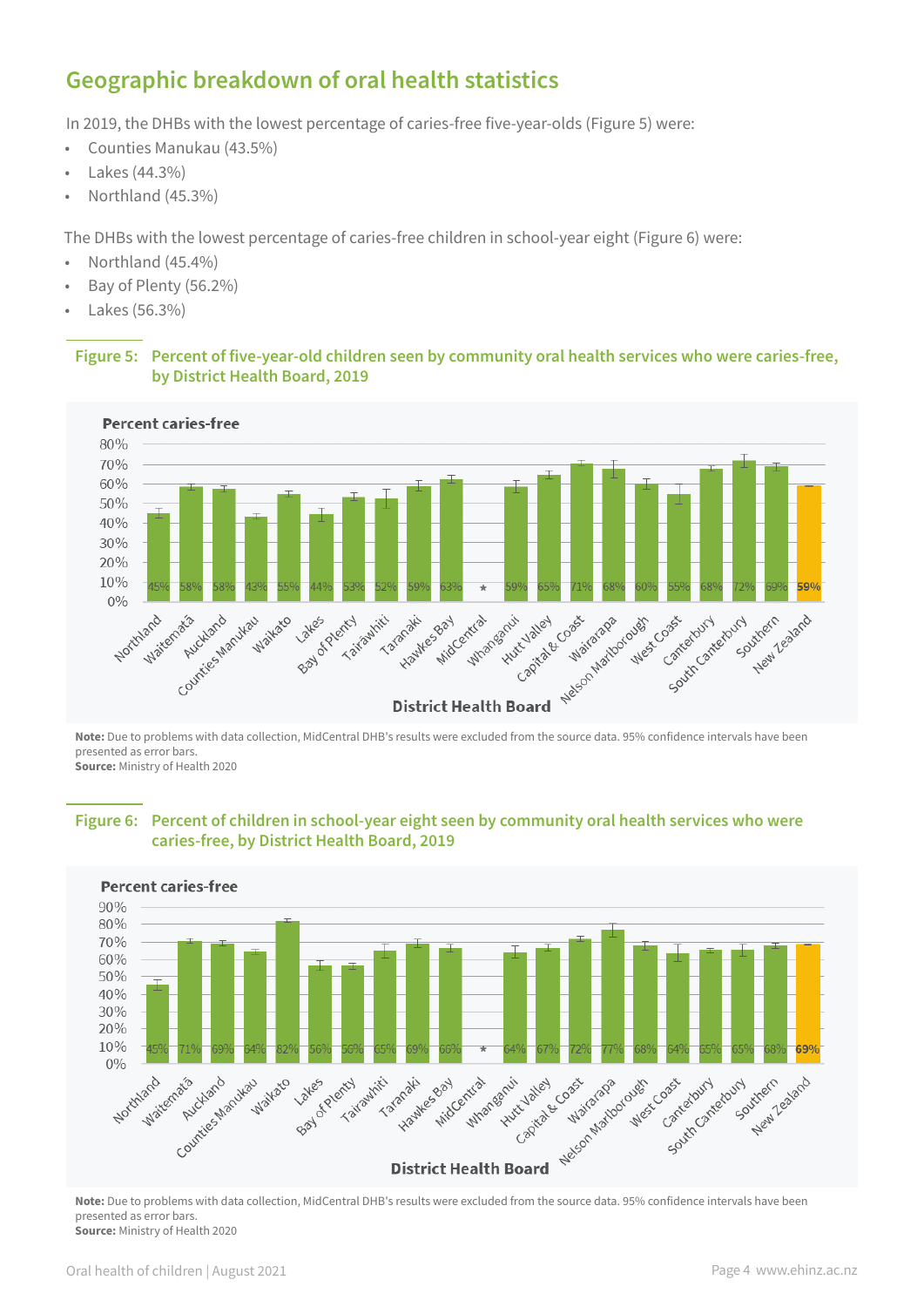In 2019, the DHBs with the highest mean decayed, missing or filled primary teeth among five-year-old children (Figure 7) were:

- Northland (3.5)
- Counties Manukau (2.8)
- $\cdot$  Lakes (2.5)

The DHBs with the highest mean decayed, missing or filled permanent teeth among children in school-year eight (Figure 8) were:

- Northland (1.1)
- Lakes  $(1.1)$
- Bay of Plenty (1.0)

#### **Figure 7: Mean dmft of five-year-old children seen by community oral health services, by District Health Board, 2019**



**Note:** Due to problems with data collection, MidCentral DHB's results were excluded from the source data. There is insufficient information available to calculate confidence intervals for dmft/DMFT. **Source:** Ministry of Health 2020

#### **Figure 8: Mean DMFT of children in school-year eight seen by community oral health services, by District Health Board, 2019**



**Note:** Due to problems with data collection, MidCentral DHB's results were excluded from the source data. There is insufficient information available to calculate confidence intervals for dmft/DMFT. **Source:** Ministry of Health 2020